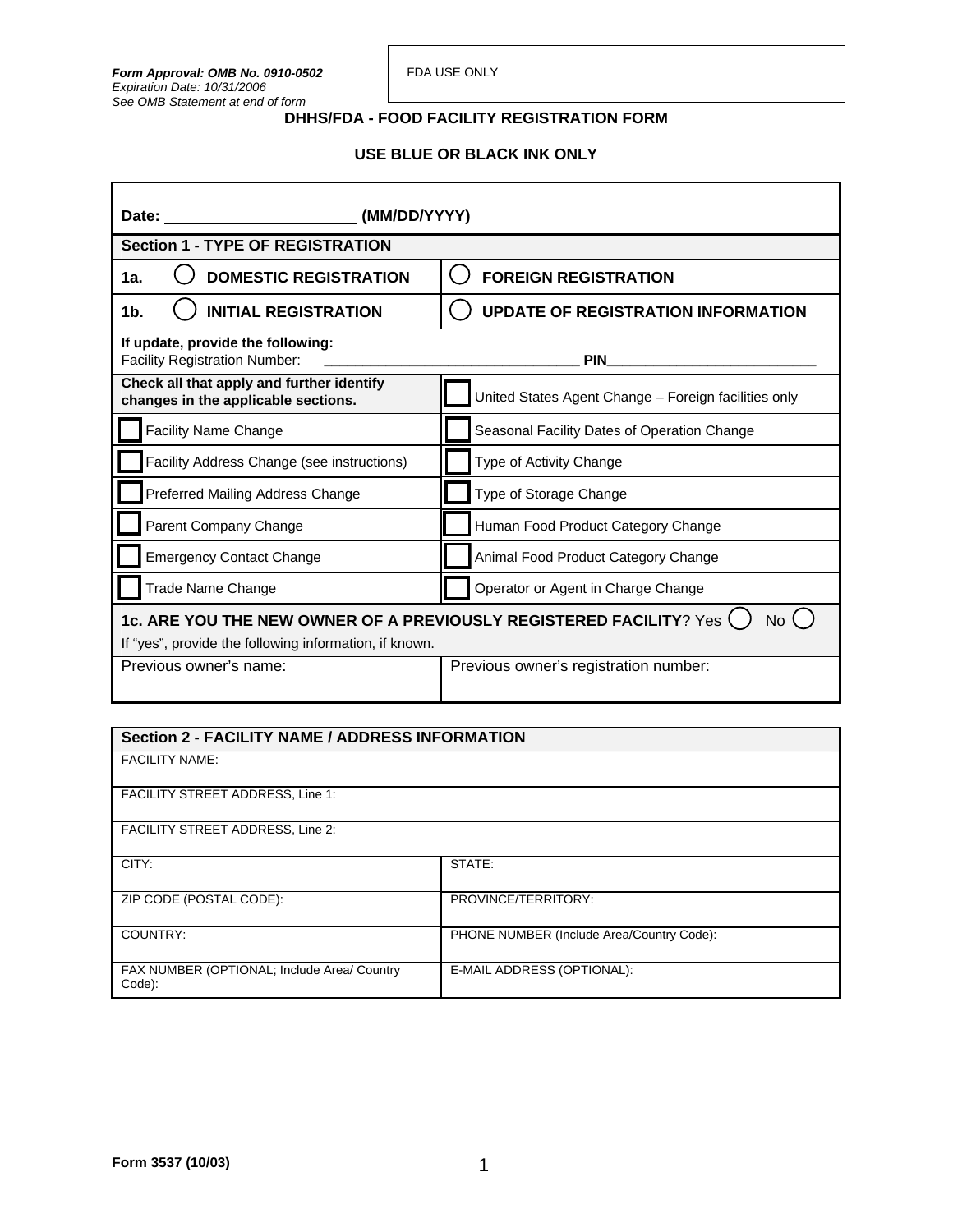| Section 3 - PREFERRED MAILING ADDRESS INFORMATION complete this section only if<br>different from Section 2, Facility Name/Address Information (OPTIONAL) |                                            |
|-----------------------------------------------------------------------------------------------------------------------------------------------------------|--------------------------------------------|
| NAME:                                                                                                                                                     |                                            |
| ADDRESS, Line 1:                                                                                                                                          |                                            |
| ADDRESS, Line 2:                                                                                                                                          |                                            |
| CITY:                                                                                                                                                     | STATE:                                     |
| ZIP CODE (POSTAL CODE):                                                                                                                                   | PROVINCE/TERRITORY:                        |
| COUNTRY:                                                                                                                                                  | PHONE NUMBER (Include Area/ Country Code): |
| FAX NUMBER (Include Area/ Country Code):                                                                                                                  | <b>E-MAIL ADDRESS:</b>                     |
|                                                                                                                                                           |                                            |
| Section 4 - PARENT COMPANY NAME / ADDRESS INFORMATION (IF APPLICABLE AND IF<br>DIEEEDENT EDAM GEGTIONG 2 AND 2). IE INFODMATION IG THE GAME AG ANOTHED    |                                            |

| DIFFERENT FROM SECTIONS 2 AND 3). IF INFORMATION IS THE SAME AS ANOTHER |                                            |
|-------------------------------------------------------------------------|--------------------------------------------|
| <b>SECTION, CHECK WHICH SECTION:</b>                                    | <b>SECTION 2</b><br><b>SECTION 3</b><br>or |
| NAME OF PARENT COMPANY:                                                 |                                            |
| STREET ADDRESS OF PARENT COMPANY, Line 1:                               |                                            |
| STREET ADDRESS OF PARENT COMPANY, Line 2:                               |                                            |
| CITY:                                                                   | STATE:                                     |
| ZIP CODE (POSTAL CODE):                                                 | PROVINCE/TERRITORY:                        |
| COUNTRY:                                                                | PHONE NUMBER (Include Area/ Country Code): |
| FAX NUMBER (OPTIONAL; Include Area/Country<br>Code):                    | E-MAIL ADDRESS (OPTIONAL):                 |

| <b>Section 5 - FACILITY EMERGENCY CONTACT INFORMATION</b>                                                                                             |                                                       |  |
|-------------------------------------------------------------------------------------------------------------------------------------------------------|-------------------------------------------------------|--|
| (OPTIONAL FOR FOREIGN FACILITIES; FDA WILL USE YOUR U.S. AGENT AS YOUR EMERGENCY CONTACT UNLESS<br>YOU CHOOSE TO DESIGNATE A DIFFERENT CONTACT HERE.) |                                                       |  |
| INDIVIDUAL'S NAME (OPTIONAL):                                                                                                                         |                                                       |  |
| TITLE (OPTIONAL):                                                                                                                                     | EMERGENCY CONTACT PHONE (Include area/ country code): |  |
| E-MAIL ADDRESS (OPTIONAL):                                                                                                                            |                                                       |  |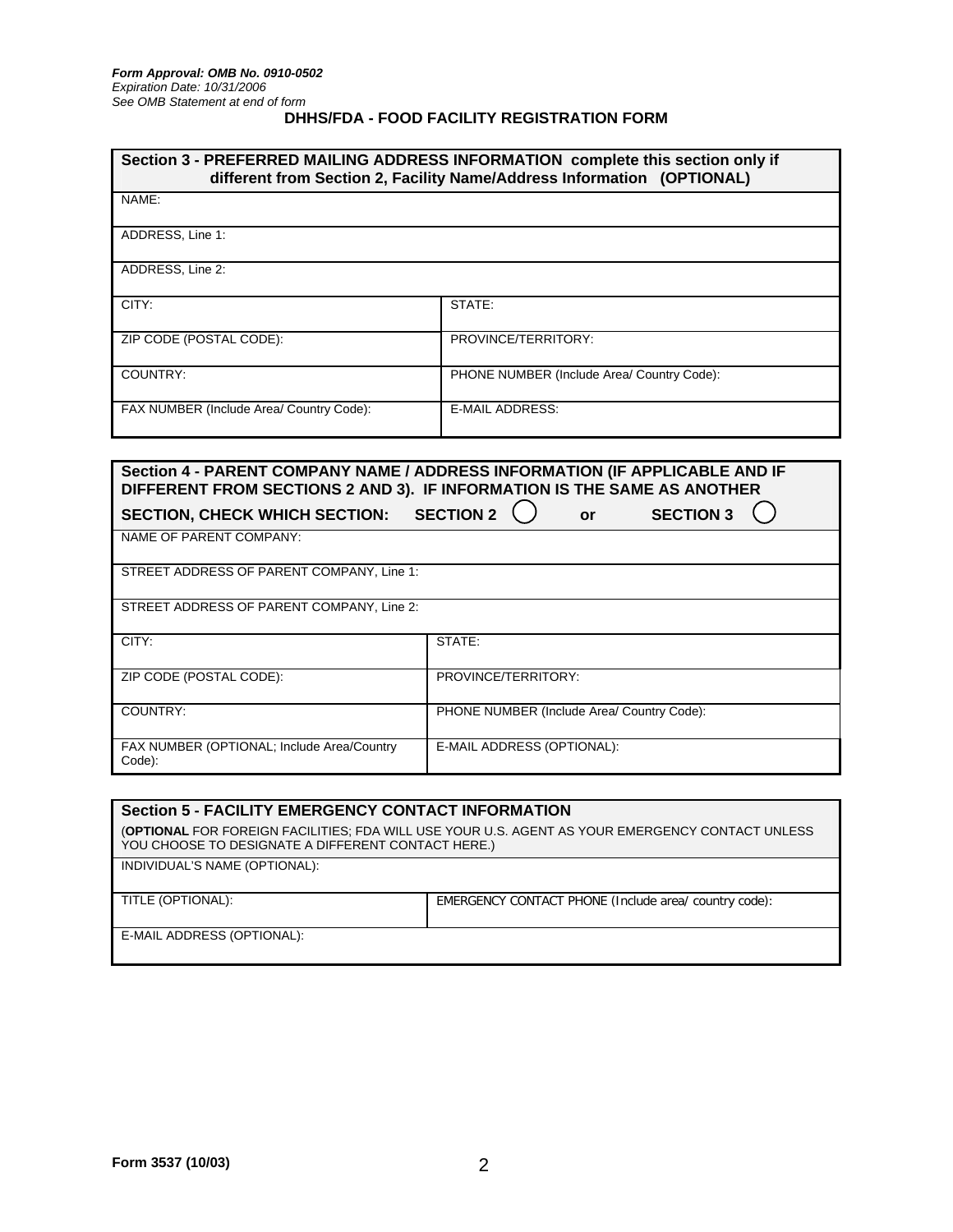**Section 6 – TRADE NAMES** (IF THIS FACILITY USES TRADE NAMES OTHER THAN THAT LISTED IN SECTION 2 ABOVE, LIST THEM BELOW (E.G., "ALSO DOING BUSINESS AS," "FACILITY ALSO KNOWN AS"):

ALTERNATE TRADE NAME #1:

ALTERNATE TRADE NAME #2:

ALTERNATE TRADE NAME #3:

ALTERNATE TRADE NAME #4:

| Section 7 - UNITED STATES AGENT (TO BE COMPLETED BY FACILITIES LOCATED OUTSIDE ANY STATE OR<br>TERRITORY OF THE UNITED STATES, THE DISTRICT OF COLUMBIA, OR THE COMMONWEALTH OF PUERTO RICO.) |                            |                                                     |
|-----------------------------------------------------------------------------------------------------------------------------------------------------------------------------------------------|----------------------------|-----------------------------------------------------|
| NAME OF U.S. AGENT:                                                                                                                                                                           |                            |                                                     |
| TITLE (OPTIONAL):                                                                                                                                                                             |                            |                                                     |
| ADDRESS, Line 1:                                                                                                                                                                              |                            |                                                     |
| ADDRESS, Line 2:                                                                                                                                                                              |                            |                                                     |
| CITY:                                                                                                                                                                                         | STATE:                     | ZIP CODE:                                           |
| U.S. AGENT PHONE NUMBER (Include Area Code):                                                                                                                                                  |                            | EMERGENCY CONTACT PHONE NUMBER (Include Area Code): |
| FAX NUMBER (OPTIONAL; Include Area Code):                                                                                                                                                     | E-MAIL ADDRESS (OPTIONAL): |                                                     |

### **Section 8 - SEASONAL FACILITY DATES OF OPERATION**

 (GIVE THE APPROXIMATE DATES THAT YOUR FACILITY IS OPEN FOR BUSINESS, IF ITS OPERATIONS ARE ON A SEASONAL BASIS) **(OPTIONAL)**

DATES OF OPERATION: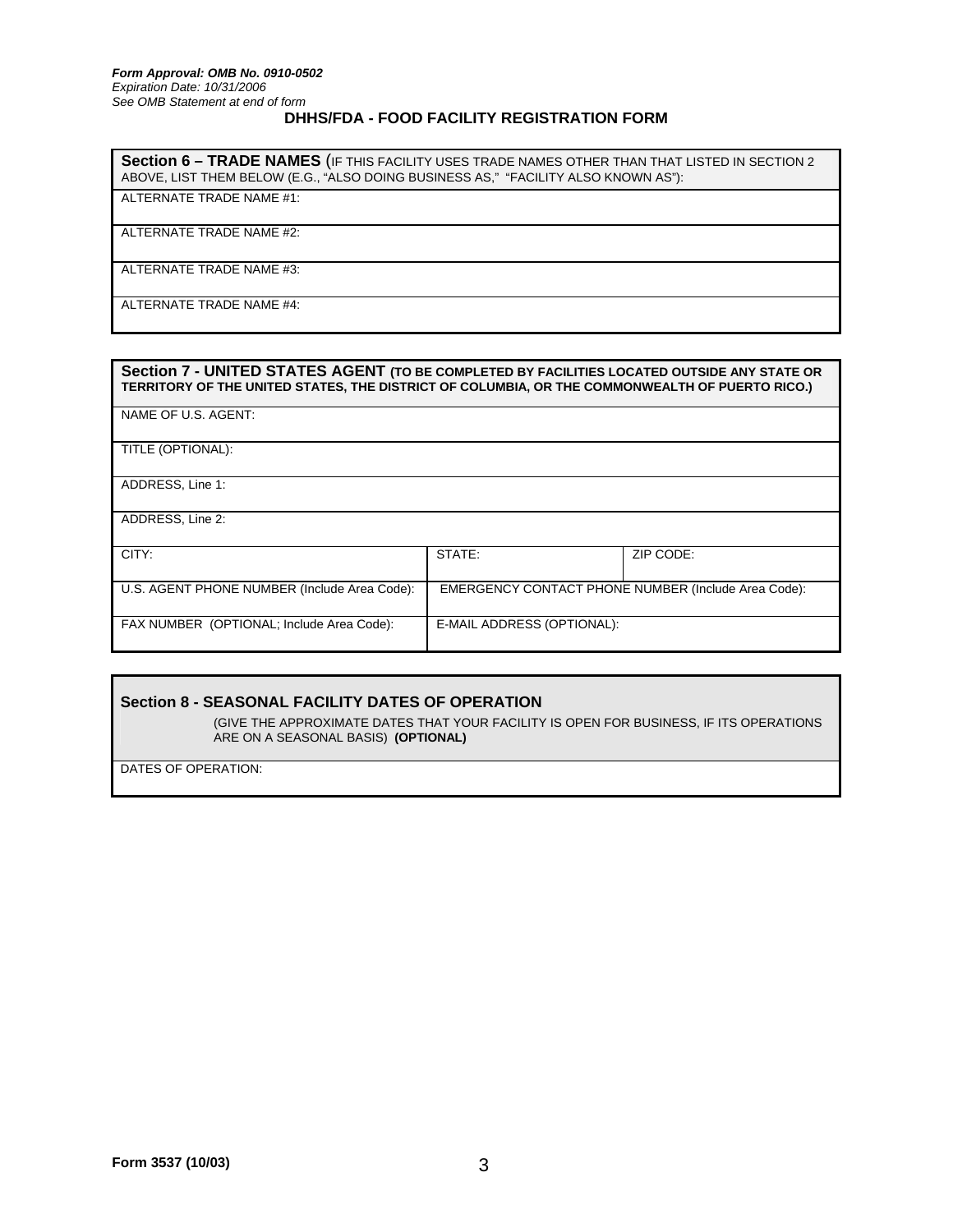$\mathbf{r}$ 

| Section 9 - TYPE OF ACTIVITY CONDUCTED AT THE FACILITY<br>(CHECK ALL TYPES OF OPERATIONS THAT ARE PERFORMED AT THIS FACILITY REGARDING THE<br>MANUFACTURING/PROCESSING, PACKING OR HOLDING OF FOOD) (OPTIONAL) |                                               |  |
|----------------------------------------------------------------------------------------------------------------------------------------------------------------------------------------------------------------|-----------------------------------------------|--|
| Warehouse / Holding Facility (e.g., storage facilities, including storage tanks, grain elevators)                                                                                                              |                                               |  |
| Acidified / Low Acid Food Processor                                                                                                                                                                            | Labeler / Relabeler                           |  |
| Interstate Conveyance Caterer/Catering Point                                                                                                                                                                   | Manufacturer / Processor                      |  |
| Molluscan Shellfish Establishment                                                                                                                                                                              | Repacker / Packer                             |  |
| Commissary                                                                                                                                                                                                     | Salvage Operator (Reconditioner)              |  |
| Contract Sterilizer                                                                                                                                                                                            | Animal food manufacturer / processor / holder |  |

| Section 10 - TYPE OF STORAGE (FOR FACILITIES THAT ARE PRIMARILY HOLDERS) (OPTIONAL)                                                                                                                                               |                                                                              |  |
|-----------------------------------------------------------------------------------------------------------------------------------------------------------------------------------------------------------------------------------|------------------------------------------------------------------------------|--|
| Ambient (neither frozen nor refrigerated)                                                                                                                                                                                         | <b>Refrigerated Storage</b>                                                  |  |
| Storage                                                                                                                                                                                                                           | Frozen Storage                                                               |  |
| Section 11a - GENERAL PRODUCT CATEGORIES - FOOD FOR HUMAN CONSUMPTION<br>To be completed by all food facilities. Please see instructions for further examples.<br>IF NONE OF THE MANDATORY CATEGORIES BELOW APPLY, SELECT BOX 37. |                                                                              |  |
| 1. ALCOHOLIC BEVERAGES                                                                                                                                                                                                            | 7. CHEESE AND CHEESE PRODUCTS                                                |  |
| [21 CFR 170.3 (n) (2)]                                                                                                                                                                                                            | $[21$ CFR 170.3 (n) (5)]                                                     |  |
| 2. BABY (INFANT AND JUNIOR) FOOD PRODUCTS<br>Including Infant Formula<br>(Optional Selection)                                                                                                                                     | 8. CHOCOLATE AND COCOA PRODUCTS<br>$[21$ CFR 170.3 (n) (3), (9), (38), (43)] |  |
| 3. BAKERY PRODUCTS, DOUGH MIXES, OR ICINGS                                                                                                                                                                                        | 9. COFFEE AND TEA                                                            |  |
| $[21$ CFR 170.3 (n) (1), (9)]                                                                                                                                                                                                     | $[21$ CFR 170.3 (n) (3), (7)]                                                |  |
| 4. BEVERAGE BASES                                                                                                                                                                                                                 | 10. COLOR ADDITIVES FOR FOODS                                                |  |
| $[21$ CFR 170.3 (n) (3), (16), (35)]                                                                                                                                                                                              | $[21$ CFR 170.3 (o) (4)]                                                     |  |
| 5. CANDY WITHOUT CHOCOLATE, CANDY                                                                                                                                                                                                 | 11. DIETARY CONVENTIONAL FOODS OR MEAL                                       |  |
| SPECIALITIES & CHEWING GUM                                                                                                                                                                                                        | <b>REPLACEMENTS (includes Medical Foods)</b>                                 |  |
| [21 CFR 170.3 (n) (6), (9), (25), (38)]                                                                                                                                                                                           | $[21$ CFR 170.3 (n) (31)]                                                    |  |
| 6. CEREAL PREPARATIONS, BREAKFAST FOODS,<br>QUICK COOKING/INSTANT CEREALS<br>$[21$ CFR 170.3 (n) (4)]                                                                                                                             |                                                                              |  |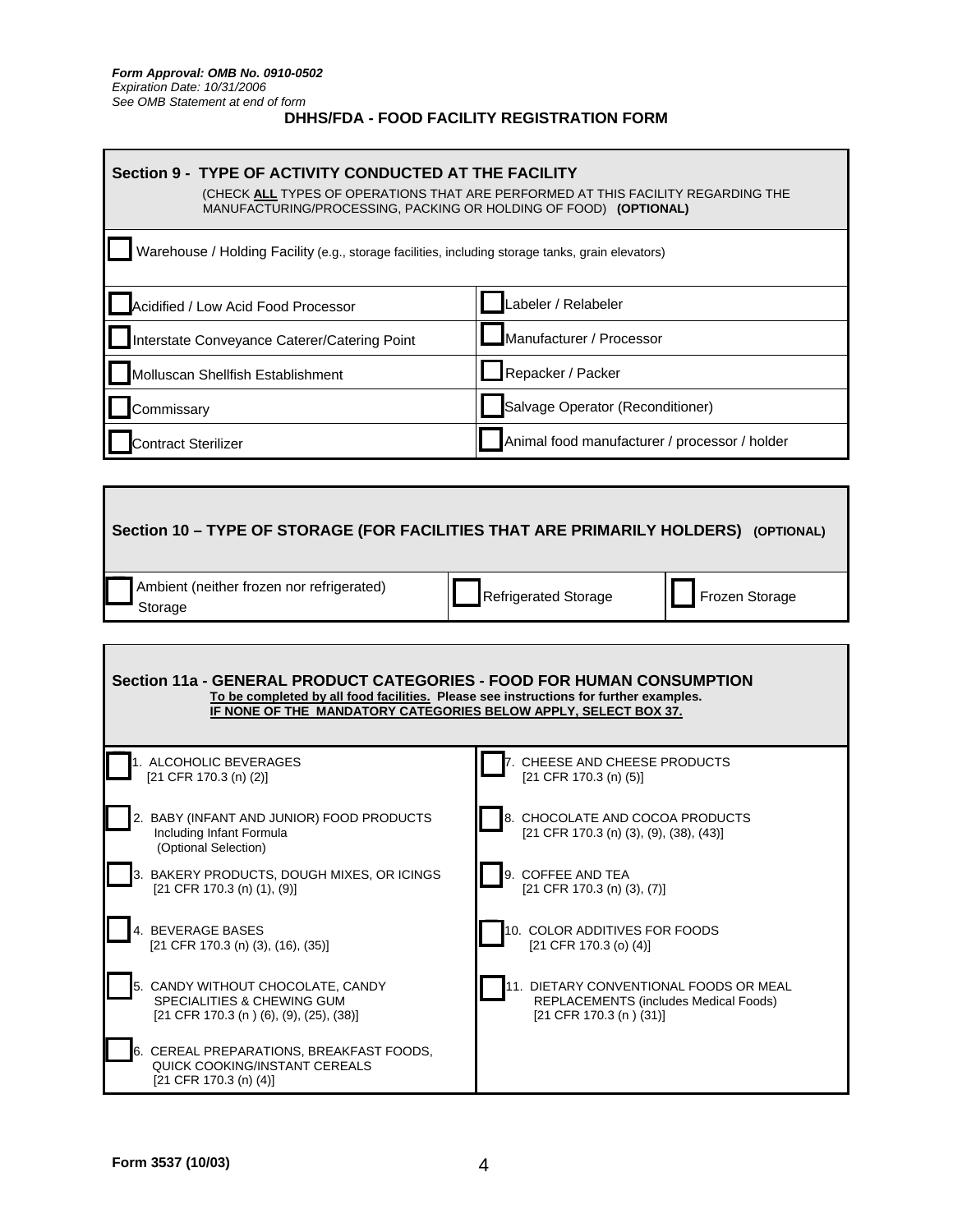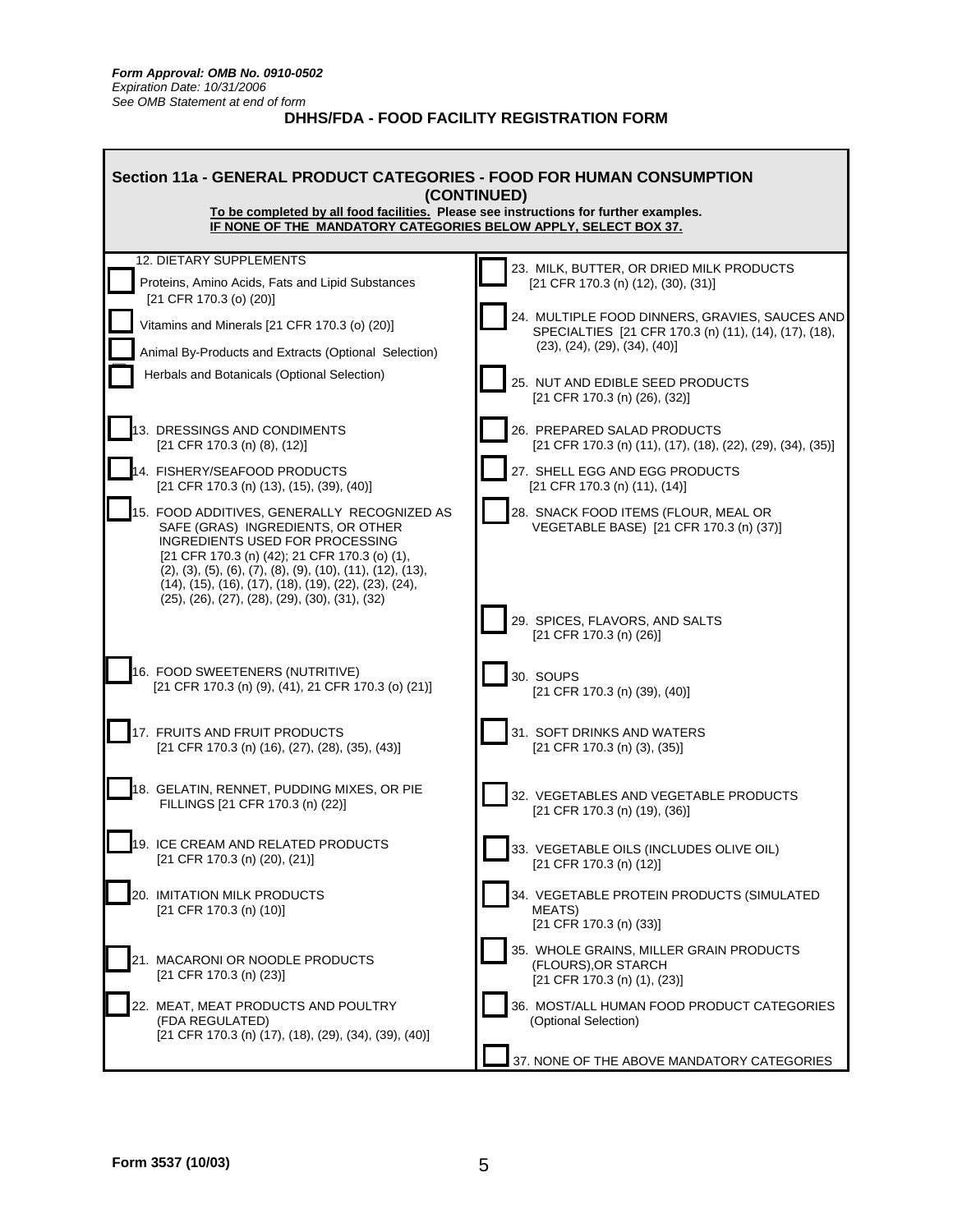

| Section 12 - OWNER, OPERATOR, OR AGENT IN CHARGE INFORMATION                                                                                                            |                                                                             |  |  |
|-------------------------------------------------------------------------------------------------------------------------------------------------------------------------|-----------------------------------------------------------------------------|--|--|
|                                                                                                                                                                         | NAME OF ENTITY OR INDIVIDUAL WHO IS THE OWNER, OPERATOR, OR AGENT IN CHARGE |  |  |
| PROVIDE THE FOLLOWING INFORMATION, IF DIFFERENT FROM ALL OTHER SECTIONS ON THE FORM. IF<br>INFORMATION IS THE SAME AS ANOTHER SECTION OF THE FORM, CHECK WHICH SECTION: |                                                                             |  |  |
| SECTION 2 $\bigcirc$ SECTION 3 $\bigcirc$ SECTION 4 $\bigcirc$ SECTION 7                                                                                                |                                                                             |  |  |
| STREET ADDRESS, Line 1:                                                                                                                                                 |                                                                             |  |  |
| STREET ADDRESS, Line 2:                                                                                                                                                 |                                                                             |  |  |
| CITY:                                                                                                                                                                   | STATE:                                                                      |  |  |
| ZIP CODE (POSTAL CODE):                                                                                                                                                 | PROVINCE/TERRITORY:                                                         |  |  |
| COUNTRY:                                                                                                                                                                | PHONE NUMBER (Include Area/Country Code):                                   |  |  |
| FAX NUMBER (OPTIONAL; Include Area/ Country<br>Code):                                                                                                                   | E-MAIL ADDRESS (OPTIONAL):                                                  |  |  |